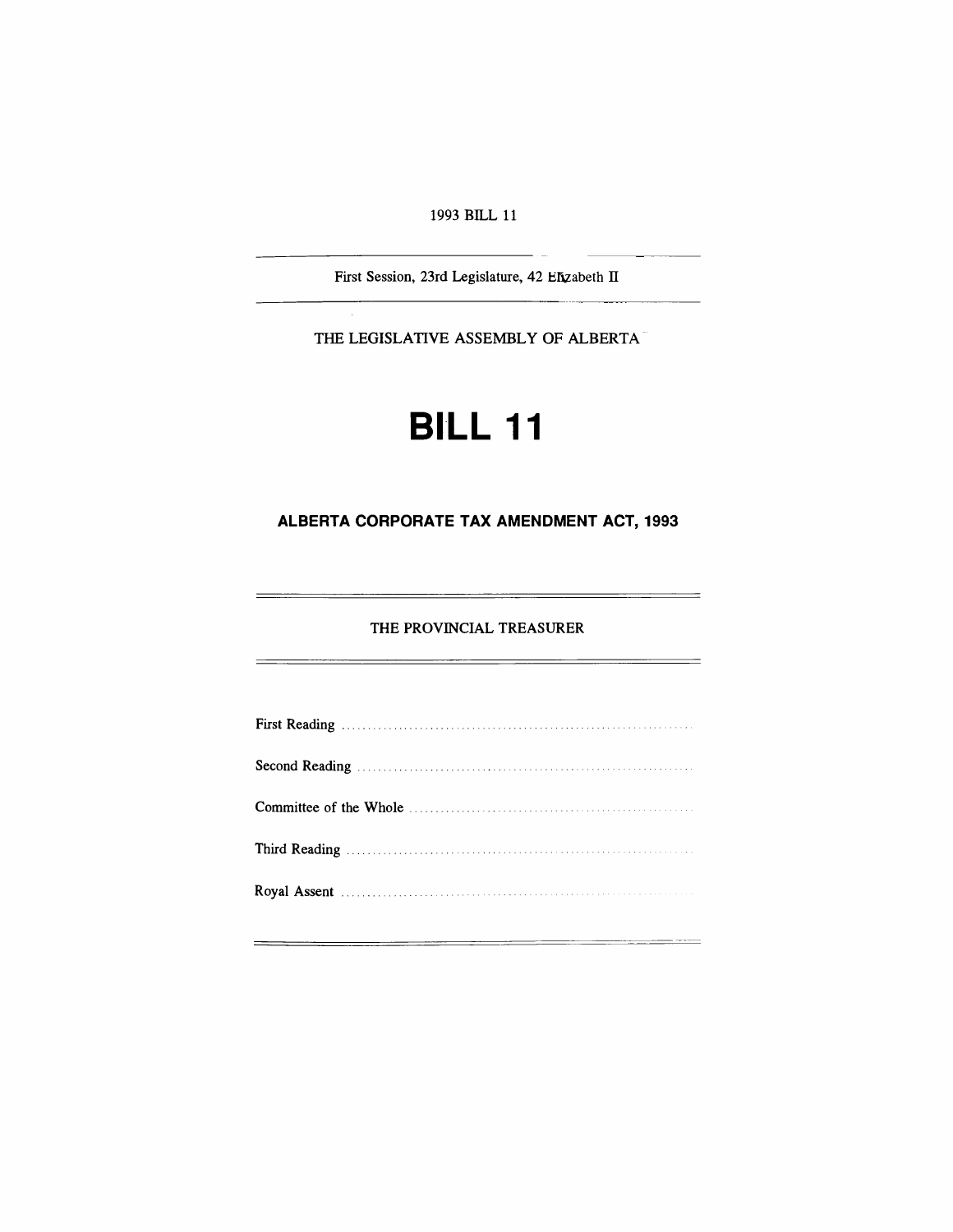*Bill* 11

# **BILL 11**

#### 1993

# **ALBERTA CORPORATE TAX AMENDMENT ACT, 1993**

# *(Assented to* , 1993)

HER MAJESTY, by and with the advice and consent of the Legislative Assembly of Alberta, enacts as follows:

*1 The Alberta Corporate Tax Act is amended by this Act.*

2(1) *Section* 1(4) *is repealed and the following is substituted:*

(4) Interest at a prescribed rate under this Act shall be computed and compounded daily.

(5) If interest is payable under a particular section and is not paid or applied on the day it would, but for this subsection, have ceased to be computed, interest at a prescribed rate under this Act shall be computed and compounded daily on the interest that is not paid or applied from that day to the day on which it is paid or applied.

*(2) Subsection* (1) *applies with respect to refunds paid or applied with respect to taxation years commencing after 1991.*

*3(1) Section* 8 *is amended by adding the following after subsection*  $(2)$ :

(2.001) Paragraph  $12(1)(x.1)$  of the federal Act does not apply for the purposes of this Act.

*(2) Subsection (1)applies to the* 1992 *and subsequent taxation years.*

*4(1) Section* 12 *is amended*

*(a) by renumbering it as section 12(1);*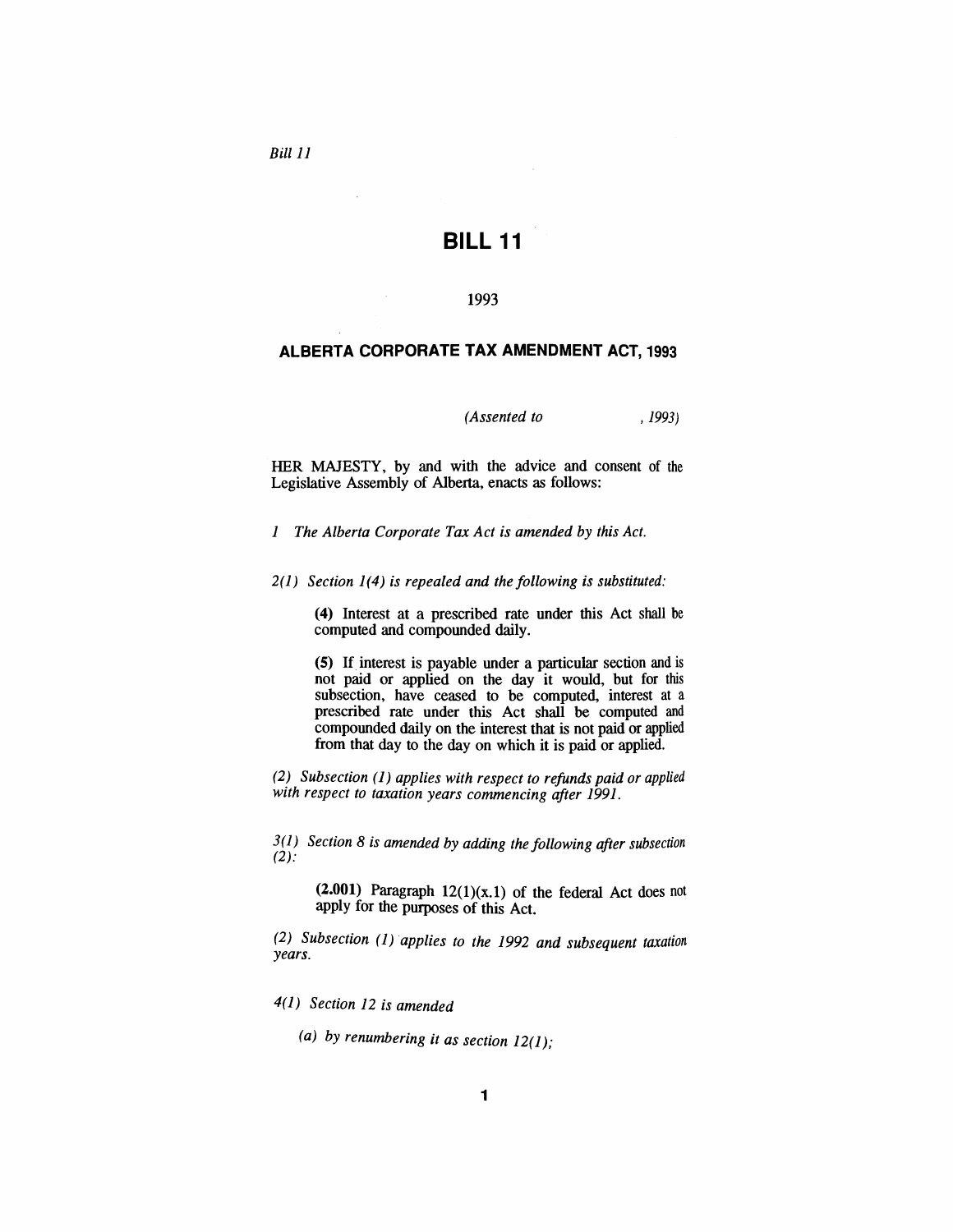# **Explanatory Notes**

- 1 Amends chapter A-I? of the Revised Statutes of Alberta 1980.
- 2 Section 1(4) presently reads:

*(4) Interest computed at a prescribed rate under this Act shall be compounded daily, and,* if *interest is computed on an amount under any of those provisions and is unpaid on the day it would, but for this subsection, have ceased to be computed under that provision, interest at the prescribed rate shall be computed and compounded daily on the unpaid interest from that day to the day it is paid.*

#### 3 Section 8(1) presently reads:

*8(1) Subject to subsections* (1.1) *to* (3), *subdivision b ofDivision B ofPart I of the federal Act applies in determining the income or loss of a corporation from a business or property for a taxation year.*

4 Section 12 presently reads:

*12 Subdivisions f and g of Division B of Part I of the federal Act apply for the purposes of this Act.*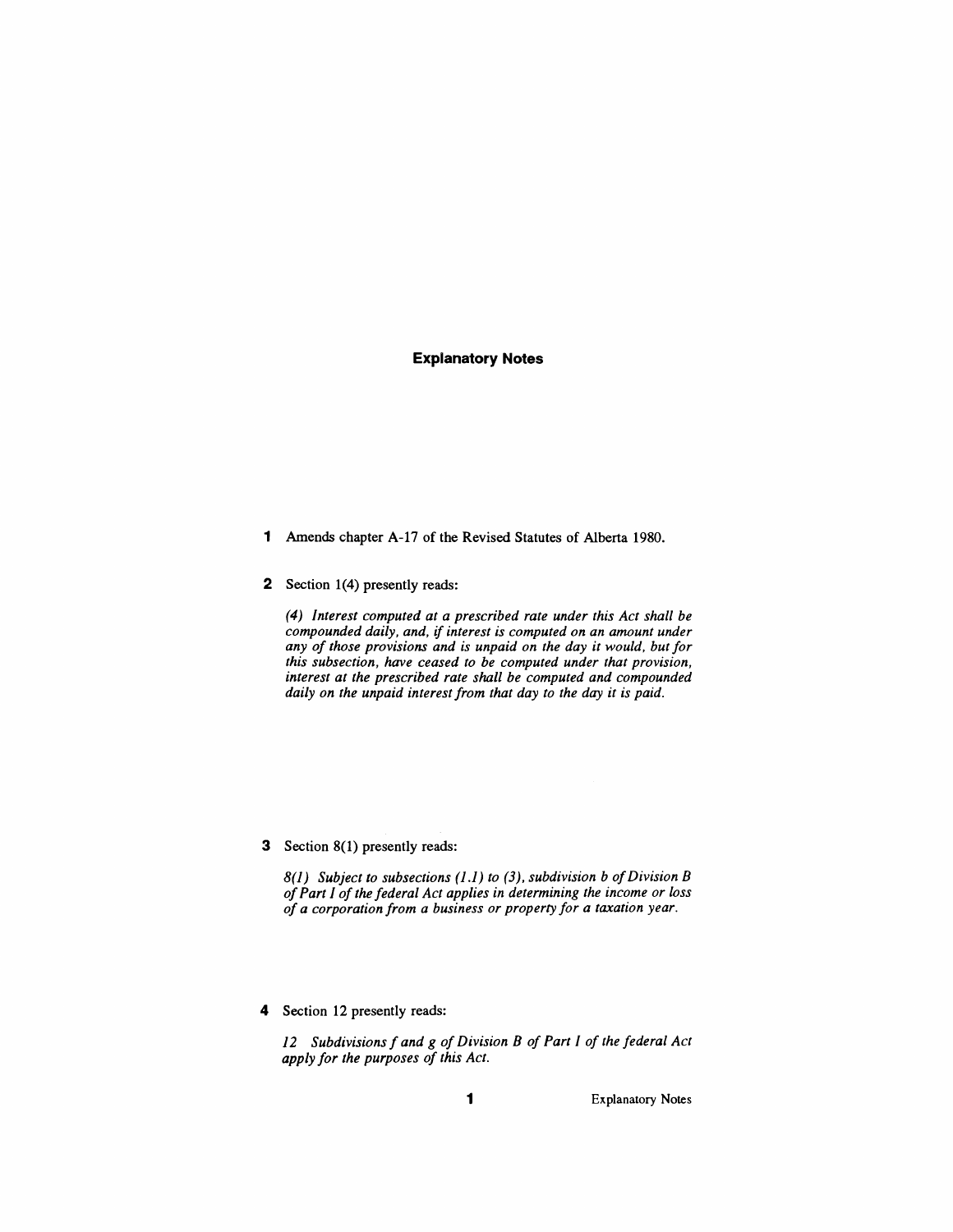- *(b) in subsection* (1) *by striking out* "Subdivisions" *and substituting* "Subject to subsection (2), subdivisions";
- *(c) by adding the following after subsection* (1):

(2) Subsection 67.5(2) of the federal Act does not apply for the purposes of this Act.

*(2) Subsection* (1) *applies to assessments, reassessments and additional assessments in respect of outlays made and expenses incurred after July* 13, *1990.*

*5(1) Section* 18(3) *is amended by striking out* "and" *at the end of clause (a.2) and by adding the following after clause (a.2):*

(a.3) subsection 111(9) does not apply, and

*(2) Subsection* (1) *applies with respect to amounts received after* 1991.

*6(1) Section 22(2)(b) is amended by striking out* "and" *at the end of subclause* (i) *and by adding the following after subclause* (i):

 $\hat{\mathcal{A}}$ 

(i.l) that part, if any, of the amount taxable in Alberta for the year that is not subject to income tax under this Act, and

*(2) Subsection* (1 ) *applies to the* 1992 *and subsequent taxation years.*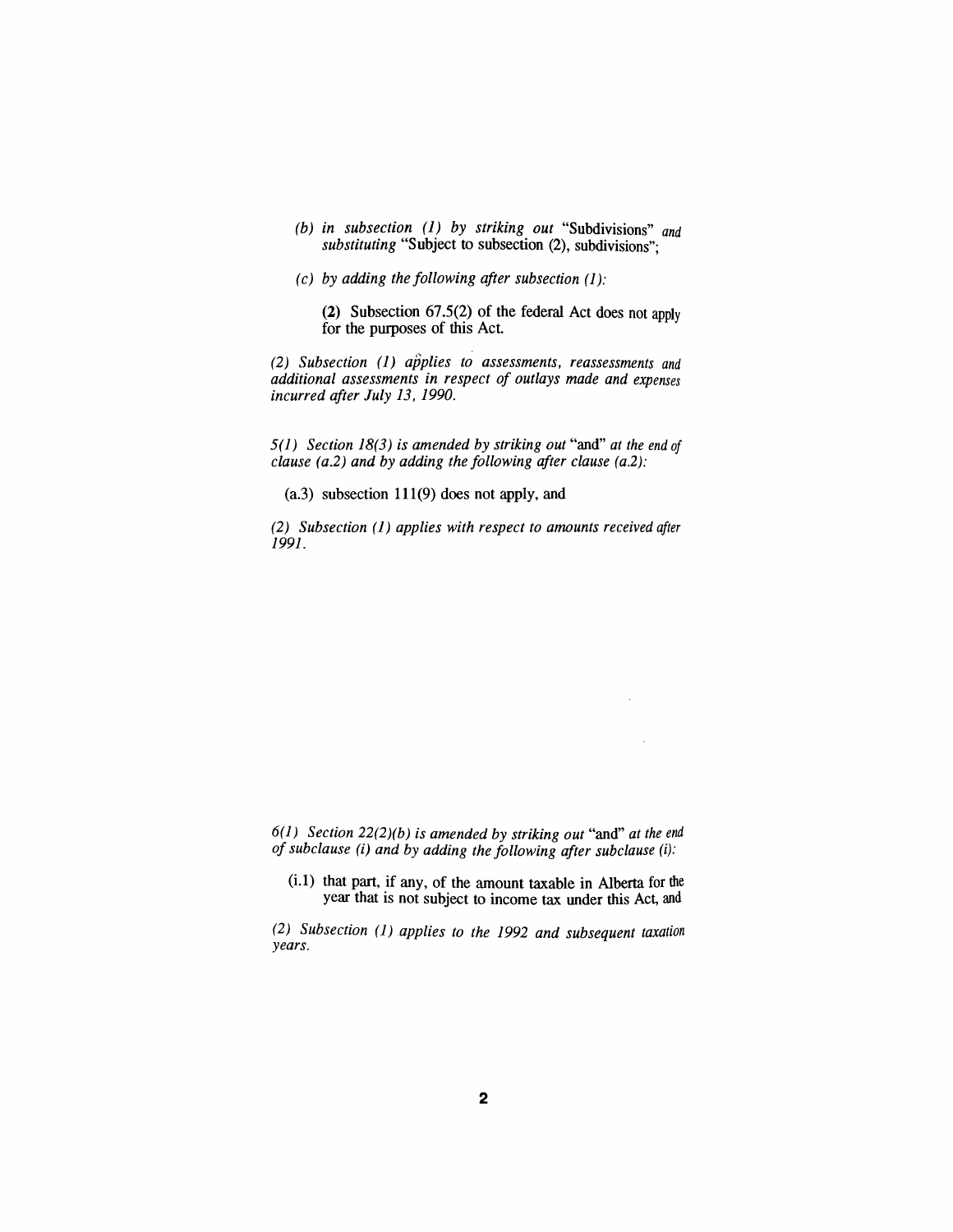# 5 Section 18(3) presently reads:

- (3) *In the application ofsection* 111 *of the federal Act*
	- *(a) subparagraph 111(3)(a)(ii) does not apply,*
	- *(a.l) clause 111(8)(a)(ii)(B) shall be read as* if *"or claimed by him under paragraph* 186(1)(c) *or (d)" were struck out,*
	- *(a.2) to determine the non-capital loss of a corporation for a taxation year, the reference to section 110.5 in subparagraph* 111*(8)(b)(ii) shall be read as a reference to section* 18(1.1) *of this Act, and*
		- *(b) with respect to the computation of taxable income for taxation years ofa corporation to which this Act applies, no deduction shall be allowed for a corporation's non-capital losses, net capital losses, restricted farm losses or farm losses determined under this Act for the 1983 or subsequent taxation years to the extent that those losses have been deducted in computing taxable income for taxation years of the corporation to which the old Act applies.*
- 6 Section 22(2) presently reads:

*(2) There may be deducted from the tax payable under section 21 for a taxation year by a corporation that was, throughout the year. a Canadian-controlled private corporation, an amount equal to the product obtained when the small business allocation factor is multiplied by the applicable percentage for the taxation year of the least of*

- *(a) the amount,* if *any, by which the aggregate of*
	- *(i) the aggregate of all amounts each of which is the income of the corporation for the year from all active business carried on in Canada other than the income of the corporation for the year from a*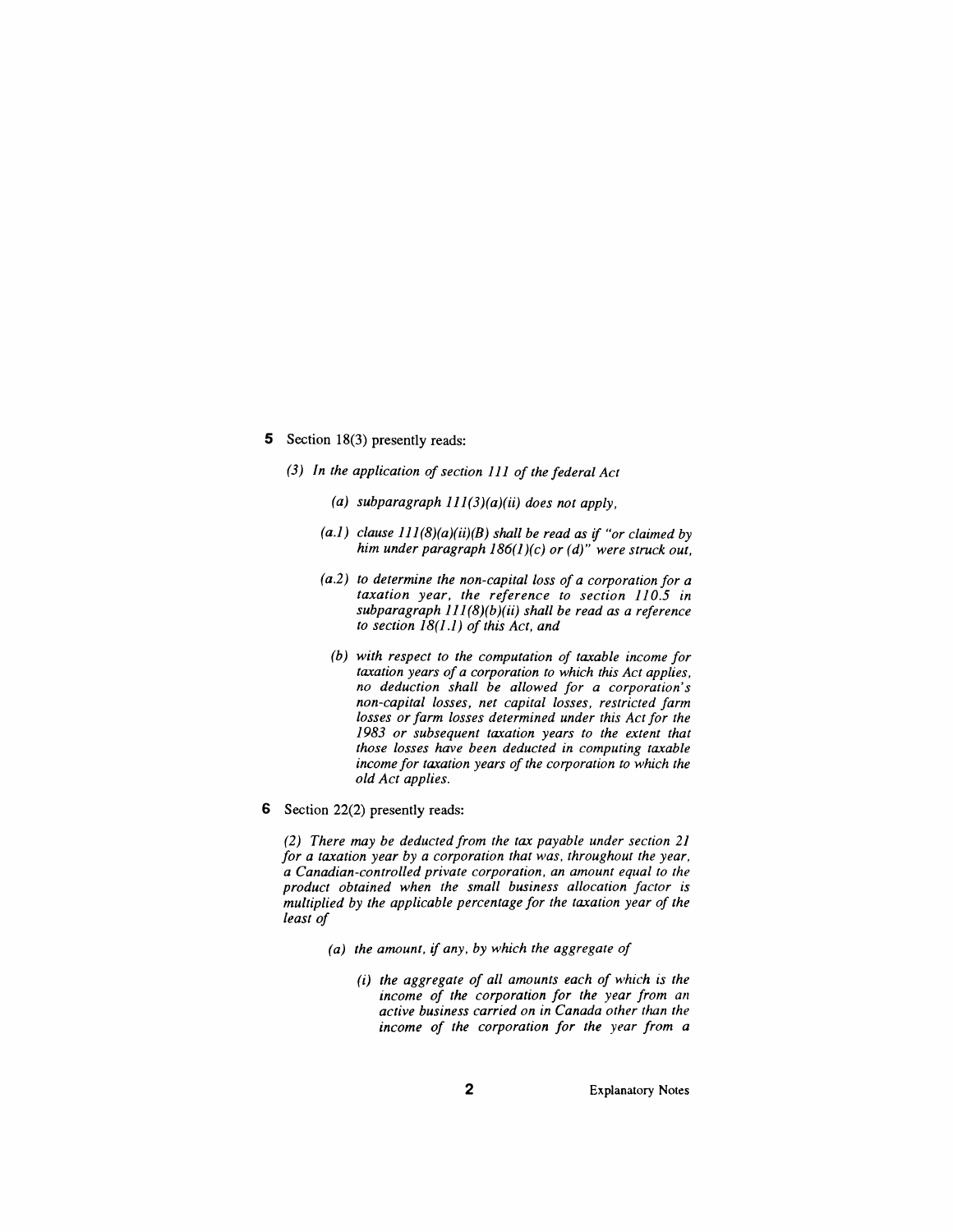#### *7(1) Section 30 is amended*

- *(a) in subsection (4.1)(c) by adding* "and before January 1, *1992" after* "March 31, 1991";
- *(b) by adding the following after subsection (4.1):*

 $(4.2)$  In the application of clause  $131(6)(a)(i)(A)$  and subparagraph  $131(6)(b)(vi)$  of the federal Act for the purposes of this Act in respect of a taxation year ending after December 31, 1991, a reference in that clause or subparagraph to any fraction shall be read as a reference to the fraction obtained when 1 is divided by  $\frac{y}{4}$  of the proportion that tax payable under section 21 for the year is of the amount taxable in Alberta for the year.

- (c) in subsection (6) by striking out "clause  $131(6)(b)(ii)(C)$ " and *substituting* "subparagraph 131(6)(b)(vi)";
- *(d) in subsection* (7) *by adding* ", (3.1), (3.2)" *after* "(3)".

*(2)* ~ubsection *(1)(a) to (c) apply to the* 1992 *and subsequent* taxation years.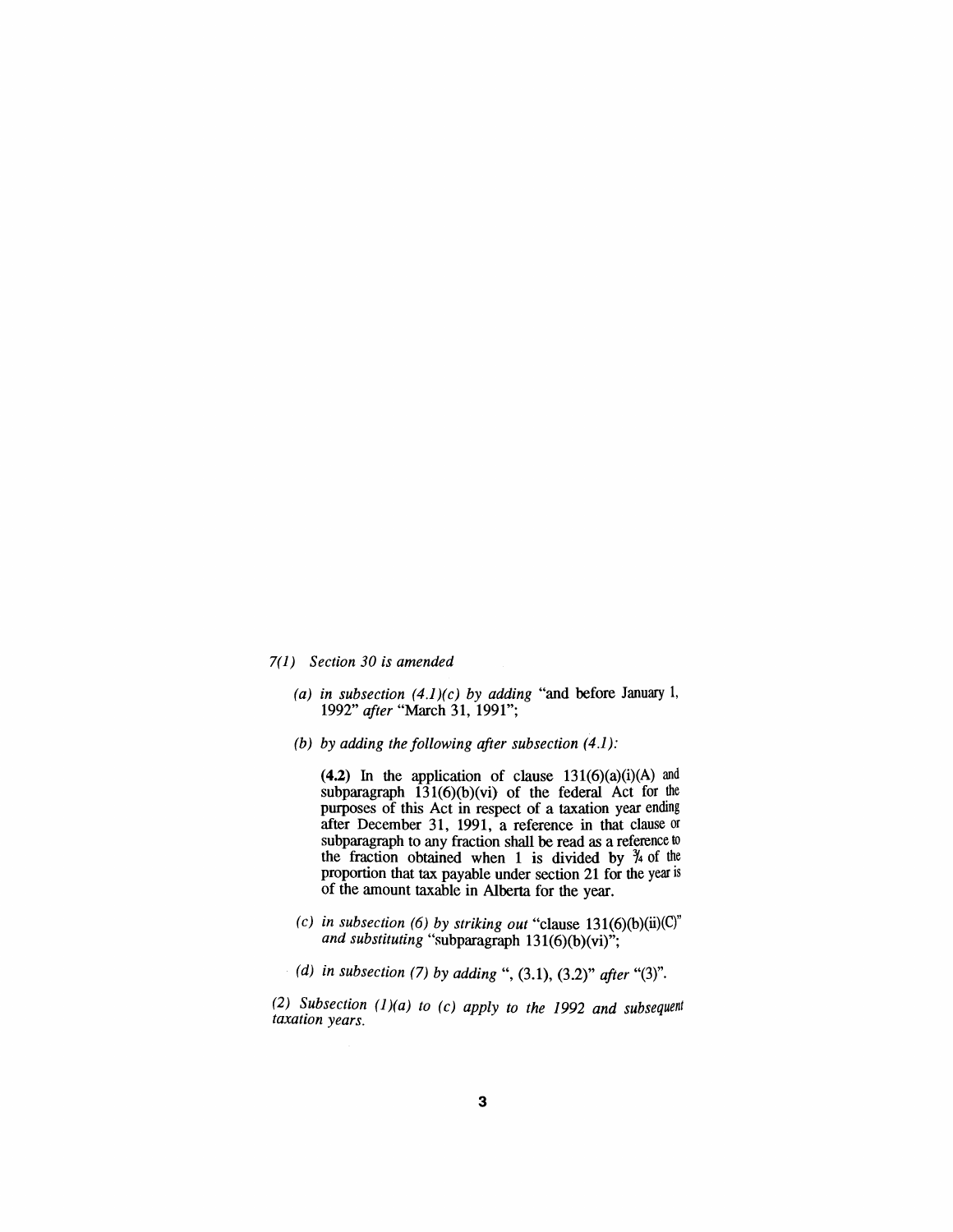*business carried on by it as a member of a partnership, and*

*(ii) the specified partnership income of the corporation for the year*

*exceeds the aggregate of*

- *(iii) the aggregate of all amounts each ofwhich is a loss of the corporation for the year from an active business carried on in Canada other than a loss of the corporation for the yearfrom a business carried on by it as a member of a partnership,*
- *(iv) the specified partnership loss of the corporation for the year, and*
- *(v) the corporation's royalty tax deduction for the year,*
- *(b) the amount,* if *any, by which the corporation's taxable income for the year exceeds the aggregate of*
	- *(i) the aggregate of the amounts determined under subparagraphs 125(l)(b)(i) and (ii) of the federal Act, and*
	- *(ii) the corporation's royalty tax deduction for the year,*

*and*

- (c) *the corporation's business limit for the year.*
- 7 Section  $30(4.1)$ ,  $(6)$  and  $(7)$  presently read:

*(4.1) In the application of clauses 131(6)(a)(i)(A) and 131(6)(b)(ii)(C) of the federal Act for the purposes of this Act,*

- *(a) in respect of a taxation year ending after June 30, 1988 and before 1990, the reference to "75114" shall be read as a reference to 100/10,*
- *(b) in respect of a taxation year ending after December* 31, *1989 and before April* 1, 1991, *the reference to "100/21" shall be read as a reference to 80/9,*

*and*

(c) *in respect of a taxation year ending after March* 31, *1991, the reference to any fraction in clauses 131(6)(a)(i)(A) and 131(6)(b)(ii)(C) shall be read as a reference to the fraction obtained when* 1 *is divided by 3/4 of the proportion that tax payable under section 21 for the year is of the amount taxable in Alberta for the year.*

*(6) If a corporation had a permanent establishment in a jurisdiction outside Alberta during a taxation year in respect of which this section applies, the capital gains refund under this section shall be*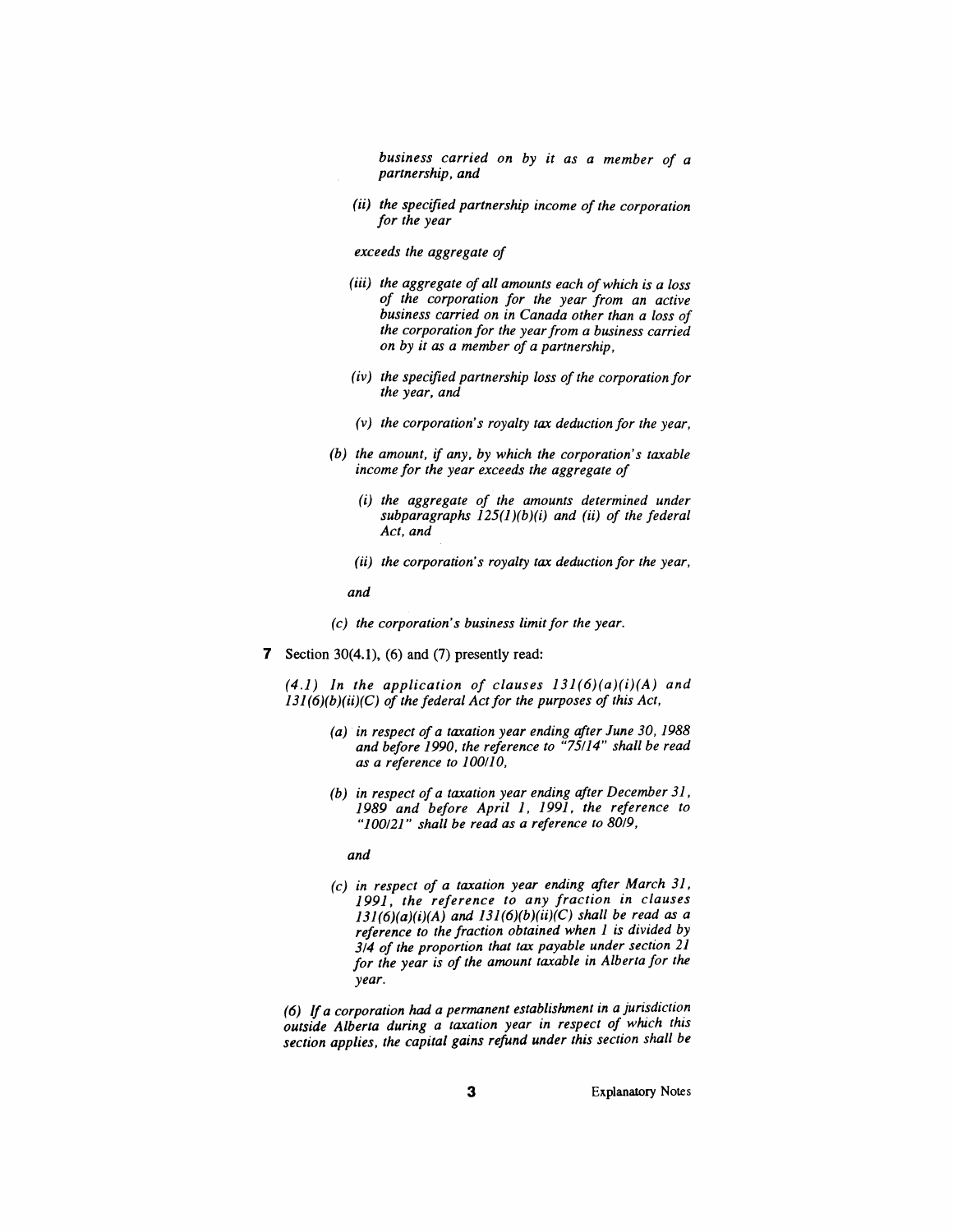*(3) Subsection* (1)(*d) applies with respect to capital gains refunds paid or applied with respect to taxation years commencing after* 1991.

*8(1) Section* 35(3) *is amended by adding the following after clause*  $(a)$ :

(a.l) for the purpose of computing the corporation's income for its first taxation year ending after that time, the corporation shall be deemed to have claimed or deducted, under sections 20, 138 and 140 of the federal Act as they apply for the purposes of this Act, in computing its income for its taxation year ending immediately before that time the greatest amount that could have been claimed or deducted for that year as a reserve under those sections;

*(2) Subsection* (1) *applies to the* 1992 *and subsequent taxation years.*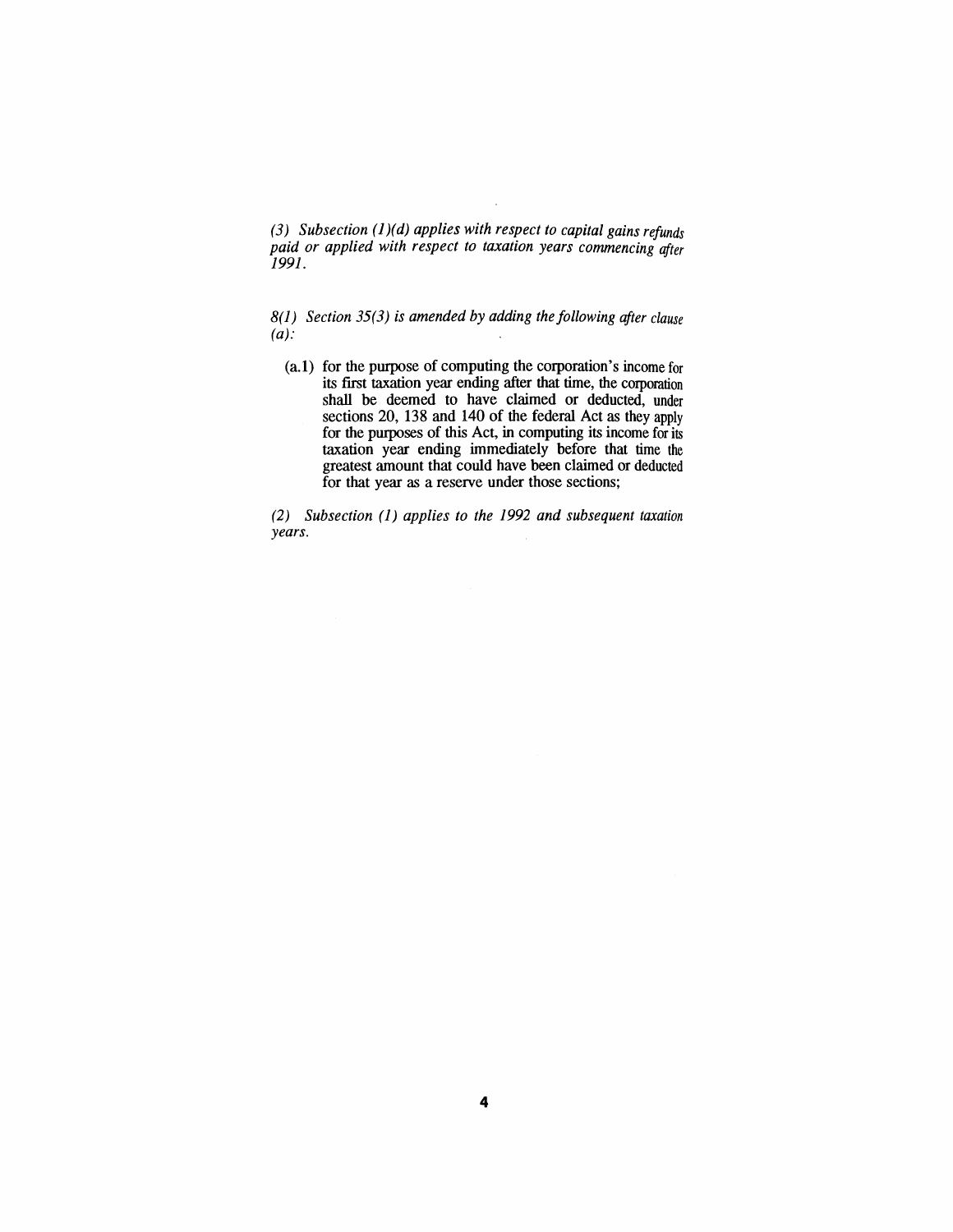*the capital gains refund otherwise determined under this section multiplied by the Alberta allocation factor, except that this subsection does not apply to the capital gains refund referred to in clause*  $131(6)(b)(ii)(C)$  *or subparagraph*  $131(6)(d)(ii)$  *of the federal Act, as made applicable by this section.*

*(7) Subsections* 131(1.3), (1.4), (3), (5) *and* (9) *and paragraph* 131(1.1 *)(b) of the federal Act do not apply for the purposes of this Act.*

8 Section 35(3) presently reads:

*(3) If at any time, in this subsection referred to as "that time", a corporation becomes or ceases to be exemptfrom tax under this Act on its taxable income other than as a result of its becoming or ceasing* to be a corporation referred to in paragraph 149(1)(t) of the *federal Act, the following rules apply:*

- *(a) the taxation year ofthe corporation that would otherwise have included that time shall be deemed to have ended immediately before that time and a new taxation year of the corporation shall be deemed to have commenced at that time;*
- *(b) the corporation shall be deemed to have disposed, immediately before the time that is immediately before that time, of each property, other than, where, at that time, the corporation ceases to be exempt from tax under this Act on its taxable income, a Canadian resource property or a foreign resource property, that was owned by it immediately before that time for an amount equal to its fair market value at that time and to have reacquired the property at that time at a cost equal to that fair market value;*
- *(c)* if *clause (b) applies in respect of depreciable property of the corporation and the capital cost of it to the corporation immediately before the disposition exceeds the fair market value of it at that time, for the purposes ofsection* 8,
	- *(i) the capital cost of the property to the corporation at that time shall be deemed to be the amount that was the corporation's capital cost of the property immediately before the disposition, and*
	- *(ii) the excess shall be deemed to have been allowed to the corporation in respect of the property in computing its income for taxation years ending before that time;*
- *(d) notwithstanding section* 111 *of the federal Act, no amount is deductible in computing the corporation's taxable income for a taxation year ending after that time in respect of a non-capital loss, net capital loss. restricted farm loss, farm loss or limited partnership loss for a taxation year ending before that time to the extent that the loss could have been applied to reduce the*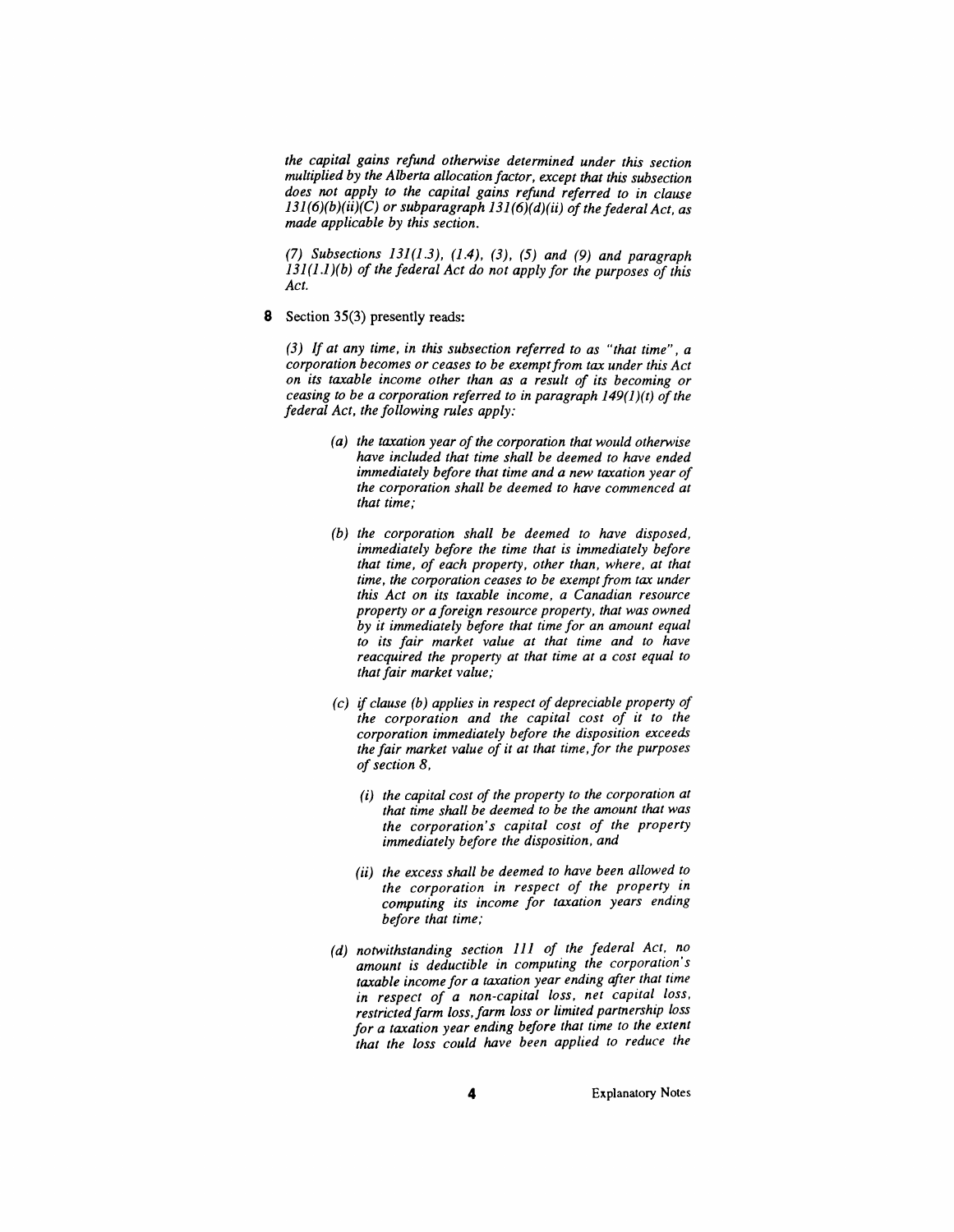#### 9(1) *Section* 43 *is amended*

- *(a) in subsection (0.1) by striking out* "subsections (1) and (2)" *and substituting* "this section"; .
- *(b) in subsection* (3) *by striking out* "subsection  $(1)(a)(ii)$ " *and substituting* "subsection  $(1)(d)(i)(B)$ ";
- *(c) by adding the following after subsection* (3):

(3.1) Subject to subsection (3.2), if in a particular taxation year a corporation is notified that, pursuant to section 39 or 39.01 of the *Mines and Minerals Act,* the Minister of Energy has recalculated or made additional calculations that change an amount referred to in section 26(1)(c)(i) or (ii) for a previous taxation year in respect of which the normal reassessment period has expired, the Provincial Treasurer, notwithstanding subsection (1) and within the normal reassessment period for the particular taxation year, may

- (a) assess, reassess or make additional assessments of tax, interest or penalties with respect to the previous taxation year, and
- (b) determine or redetermine the entitlement to and the amount, if any, of the royalty tax credit of the corporation for the previous taxation year.

(3.2) The Provincial Treasurer may assess, reassess or make additional assessments, determinations or redeterminations under subsection (3.1) only to the extent that they are reasonably related to the recalculation or additional calculation under section 39 or 39.01 of the *Mines and Minerals Act* referred to in subsection (3.1).

*(d) by adding the following after subsection (4):*

(5) Notwithstanding subsections (1), (2) and (3), if the result of an assessment or a decision on an appeal is to change a particular balance of a corporation for a particular taxation year, the Provincial Treasurer may or, if the corporation so requests in writing, shall, before the later of the expiration of the normal reassessment period in respect of another taxation year and the end of the day that is one year after the day on which all rights of objection and appeal have expired or been determined in respect of the particular year, reassess the tax, interest or penalties payable, or redetermine an amount deemed to have been paid, under this Act by the corporation in respect of the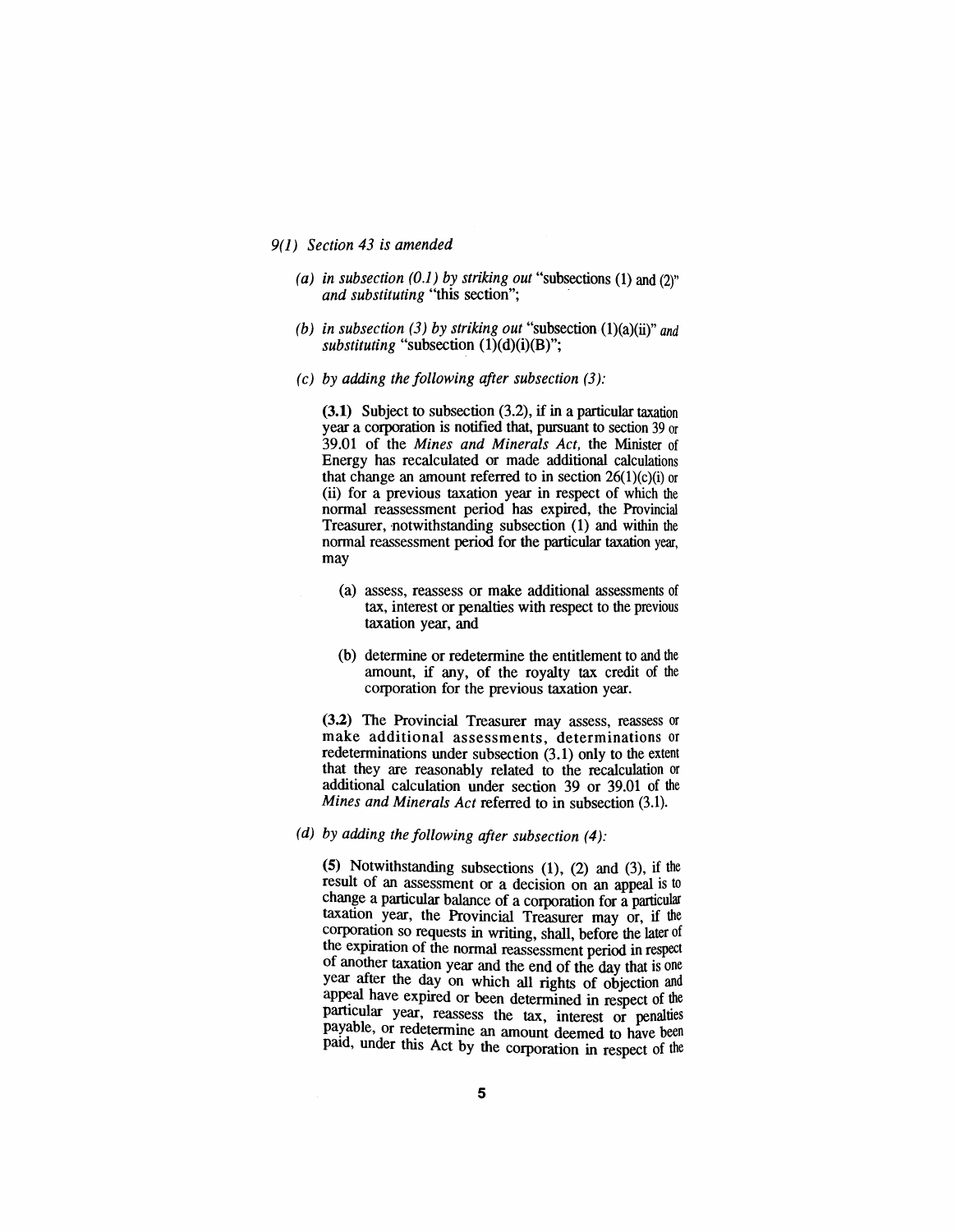*corporation's taxable income for taxation years ending before that time.*

9 Section 43(0.1) and (3) presently read:

*43(0.1) For the purpose of subsections* (1) *and* (2), *the normal reassessment period in respect of a corporation for a taxation year is,*

- *(a) if at the end of the year the corporation is a Canadian-controlled private corporation, the period that ends* 3 *years after the date of mailing of a notice of an original assessment for the year under this Act or the date of mailing of a notification that no tax is payable for the year, or*
- *(b) in any other case, the period that ends* 4 *years after the date ofmailing ofa notice ofan original assessment for the year under this Act or the date of mailing of a notification that no tax is payable for the year.*

*(3) Where the Provincial Treasurer would, but for this subsection, be entitled to reassess, make an additional assessment, assess tax, interest or penalties or determine the entitlement to and the amount,* if *any, of a corporation's refundable tax credit by virtue only of the filing of a waiver under subsection (l)(a)(ii), the Provincial Treasurer may not make that reassessment, additional assessment, assessment or determination after the day that is* 6 *months after the date on which a notice ofrevocation of the waiver in the prescribed form is filed.*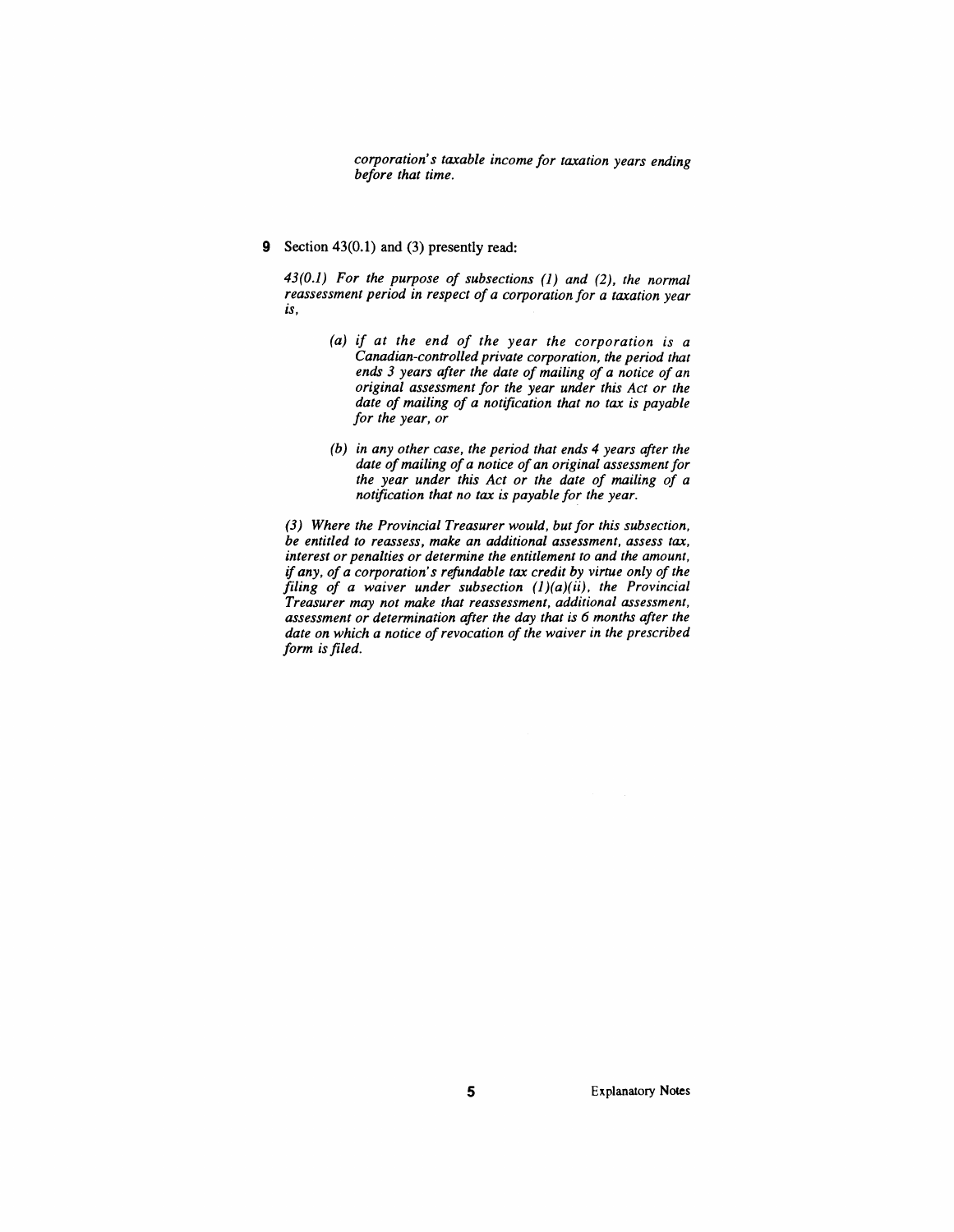other taxation year, but only for the purpose of giving effect to any provision of this Act requiring the inclusion or allowing the deduction, of an amount in computing a balance of the corporation for the other year, to the extent that the inclusion or deduction can reasonably be considered to relate to the change in the particular balance of the corporation for the particular year.

(6) For the purposes of subsection (5), a "balance" of a corporation for a taxation year is the income, taxable income, taxable income earned in Canada, amount taxable in Alberta or any loss of the corporation for the year or the tax or other amount payable by, any amount refundable to or any amount deemed to have been paid by, the corporation for the year.

*(2) Subsection (1)(a) and (d) apply with respect to reassessments and redeterminations in respect oftaxation years made after June 10,1993 that relate to changes in balancesfor other taxation years made as a result of assessments made, or decisions on appeals rendered, after December 20,* 1991 *except that,* if *the day referred to in section* 43(5) *of the Alberta Corporate Tax Act as enacted by this Act as "the day on which all rights of objection and appeal have expired or been determined in respect of the particular year" occurs before this Act is assented to, that subsection of the Alberta Corporate Tax Act shall be read as* if *that reference were a reference to the day this Act is assented to.*

*(3) Subsection (l)(b) applies with respect to any assessment action that occurs on or after June* 25, 1991.

#### *10(1) Section* 48 *is amended*

- (a) in subsection  $(1.1)(a)$  by adding ",  $(3.1)$ " after " $(1.2)$ ";
- (b) in subsection  $(1.1)(a)$  by striking out "or  $(4)$ " and *substituting* ", (4) or (5)";
- *(c) in subsection* (1.1) *by striking out* "or" *at the end of clause (a), by adding* "or" *at the end of clause (b) and by adding the following after clause (b):*
	- (c) under subsection 12(2.2) of the federal Act as it is made applicable for the purposes of this Act,
- *(d) by adding the following after subsection* (1.1):

 $(1.2)$  Notwithstanding subsection  $(1)$ , a corporation shall not object to an  $\alpha$  -exement made under section 50(1.2).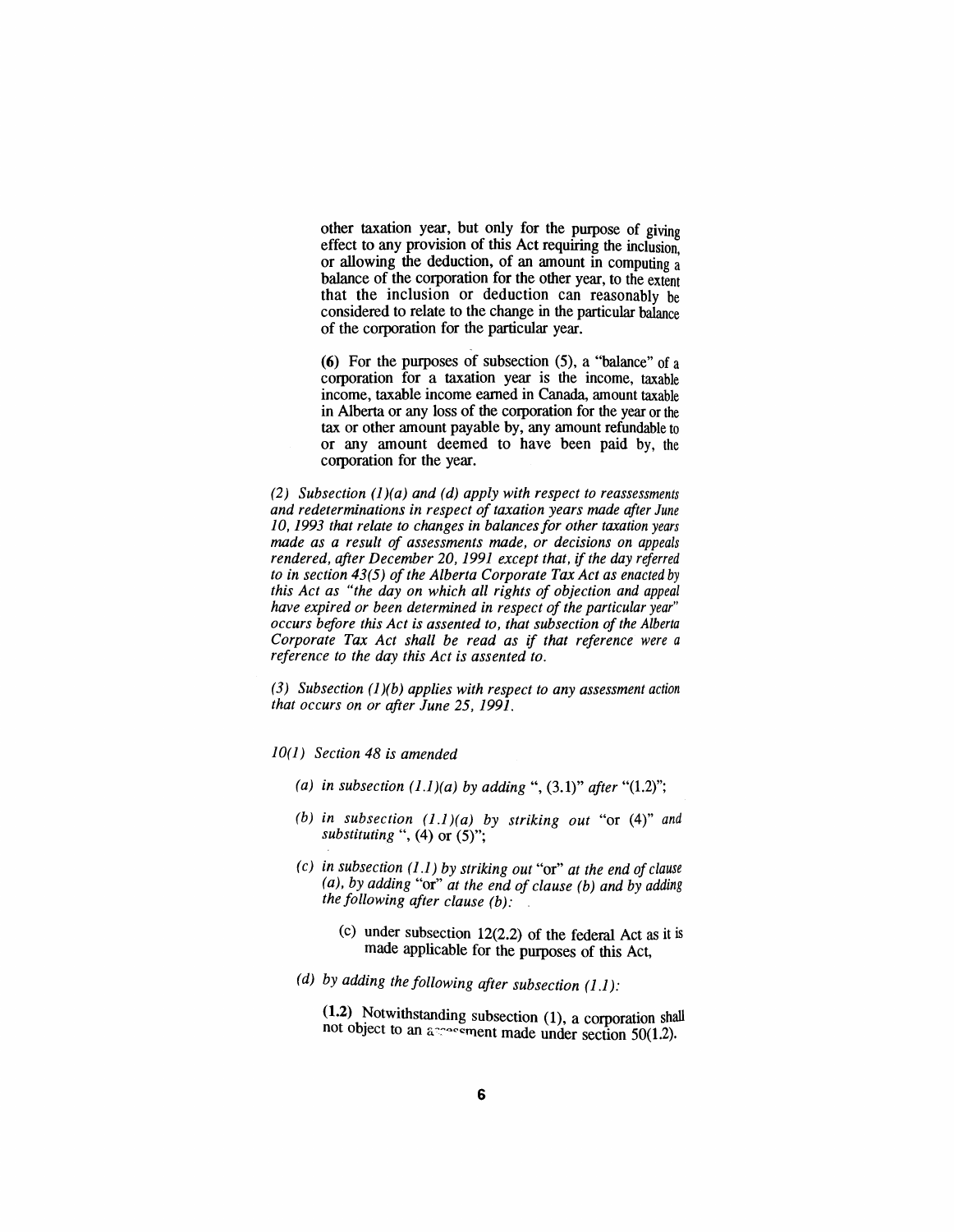**10** Section 48(1) and (1.1) presently read:

*48(1) A corporation that objects to an assessment under this Act may serve on the Provincial Treasurer a notice of objection in the prescribed form setting out the reasons for the objection and all relevant facts, on or before the day that is 90 days after the day of mailing of the notice of assessment.*

*(1.1) Notwithstanding subsection* (1), *where at any time the Provincial Treasurer assesses tax, interest or penalties payable under this Act by, or makes a determination in respect of, a corporation*

- (a) *under section*  $41(1.1)$ ,  $43(1)(d)(ii)(A)$ ,  $(1.2)$  *or*  $(4)$ ,  $44$  *or 47(4.4) or in accordance with an order of a court vacating, varying or restoring the assessment or referring the assessment back to the Provincial Treasurer for reconsideration and reassessment, or*
- *(b) under subsection* (4) *where the underlying objection relates to an assessment or a determination made under*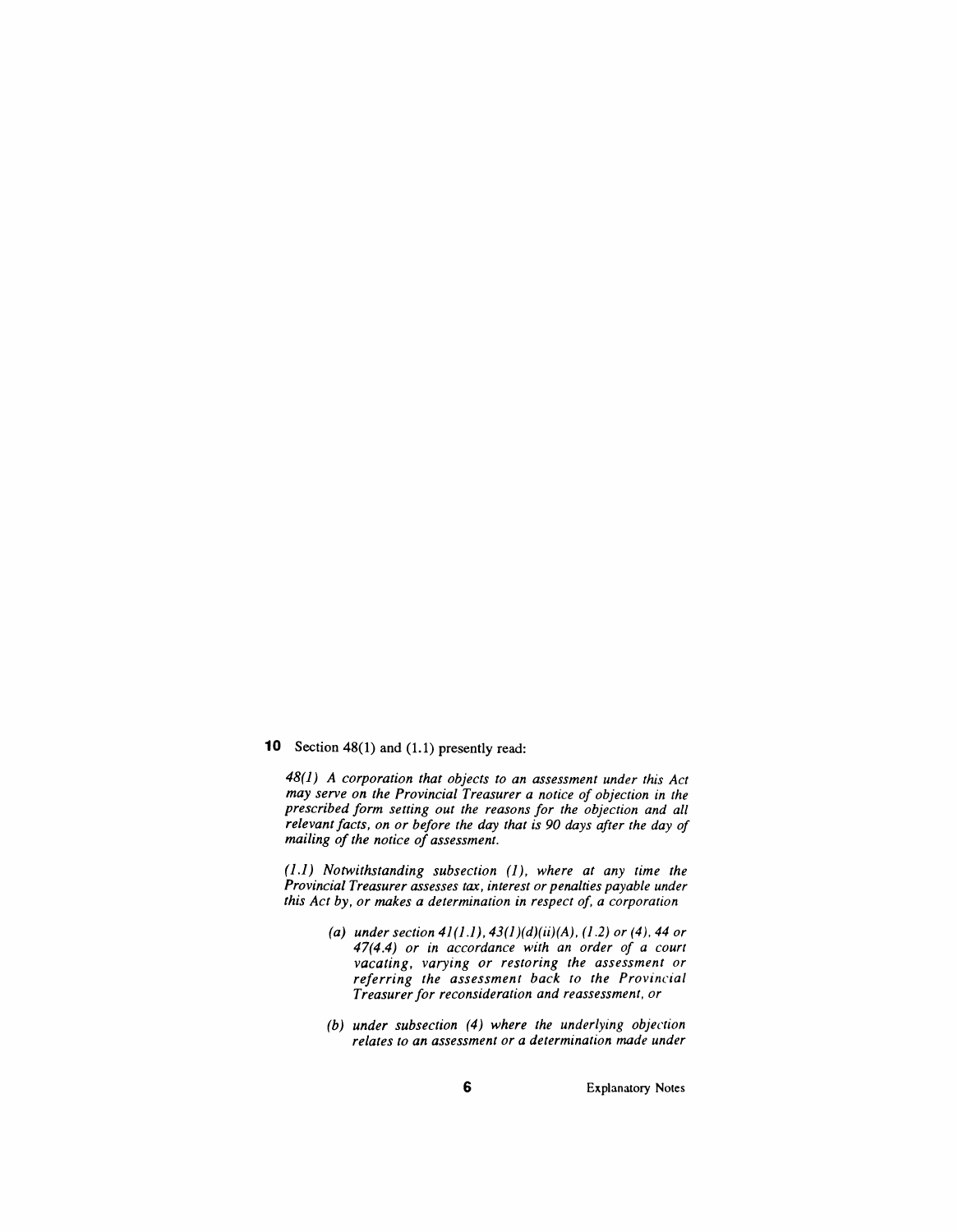*(2) Subsection* (1 *)(b) applies with respect to reassessments and redeterminations in respect of taxation years made after June 10, 1993 that relate to changes in balances for other taxation years made as a result of assessments made, or decisions on appeals rendered, after December 20,* 1991 *except that,* if *the day referred to* in section 43(5) of the Alberta Corporate Tax Act as enacted by *this Act as "the day on which all tights of objection and appeal have expired or been determined in respect ofthe particular year" occurs before this Act is assented to, that subsection ofthe Alberta Corporate Tax Act shall be read as* if *that reference were a reference to the day this Act is assented to.*

- 11(1) *Section 50 is amended*
	- *(a) in subsection*  $(1.1)(a)$  *by adding* ",  $(3.1)$ " *after* " $(1.2)$ ";
	- *(b) in subsection* (1.1)(*a) by striking out* "or (4)" *and substituting* ", (4) or (5)";
	- *(c) in subsection* (1.1) *by striking out* "or" *at the end of clause (a), by adding* "or" *at the end of clause (b) and by adding the following after clause (b):*
		- (c) under subsection 12(2.2) of the federal Act as it is made applicable for the purposes of this Act,
	- *(d) by adding the following after subsection* (1.1):

(1.2) Notwithstanding section 43, for the purpose of disposing of an appeal made under this Act, the Provincial Treasurer may at any time, with the consent in writing of the corporation, reassess tax, interest, penalties or other amounts payable under this Act by the corporation.

(1.3) Division 2 applies to a reassessment made under subsection (1.2) as if it had been made under section 43.

*(2) Subsection (1)(b) applies with respect to reassessments and redeterminations in respect of taxation years made after June 10, 1993 that relate to changes in balances for other taxation years made as a result of assessments made, or decisions on appeals ren.dered, after December 20,1991 except that,* if*the day referred to in section 43(5) of the Alberta Corporate Tax Act as enacted by <i>this* Act as "the day on which all rights of objection and appeal *have explred or been determined in respect of the particular year" occurs before this Act is assented to, that subsection ofthe Alberta Corporate Tax Act shall be read as* if *that reference were a reference to the day this Act is assented to.*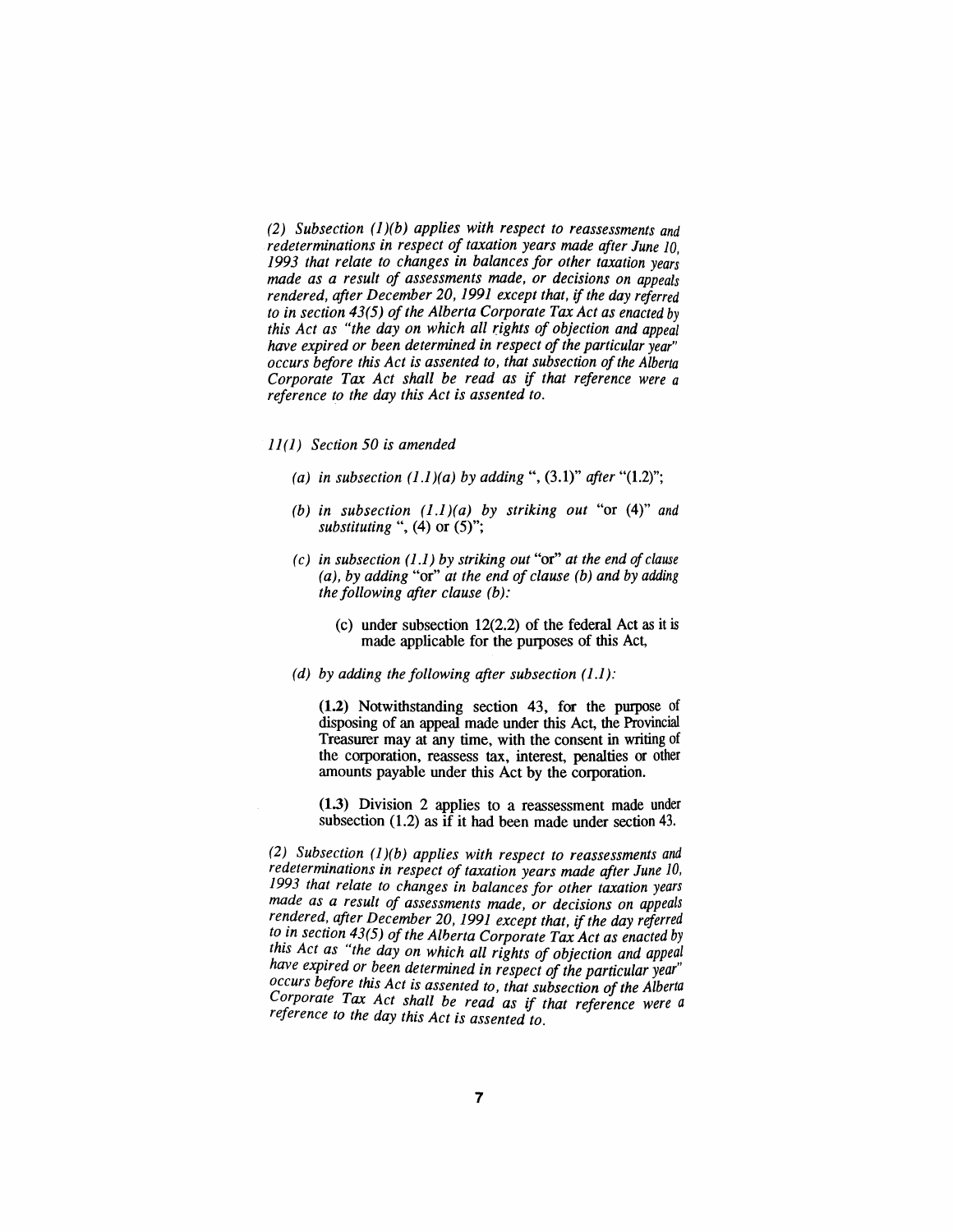*any of the provisions or circumstances referred to in clause (a),*

*the corporation may object to the assessment or determination within 90* day~ *after the day of mailing of the notice of assessment or*  $d$ *etermination only to the extent that the reasons for the objection may reasonably be regarded as relating to a matter that gave rise to the* assessment or determination and that was not conclusively *determmed by the court, except that this subsection shall not be read or construed as limiting the right of the corporation to object to an assessment or a determination issued or made before that time.*

#### **11** Section 50(1) and (1.1) presently read:

*50(1) A corporation that has served notice of objection to an assessment under section* 48(1) *may appeal to the court to have the assessment vacated or varied after*

- *(a) the Provincial Treasurer has confirmed the assessment or reassessed, or*
- *(b) 90 days have elapsed after service of the notice of objection and the Provincial Treasurer has not notified the corporation that he has vacated or confirmed the assessment or reassessed,*

*but no appeal under this section may be instituted after the expiration of 90 days from the day notice that the Provincial Treasurer has confirmed the assessment or reassessed was mailed to the corporation under section 48.*

*(1.1) Notwithstanding subsection* (1), *where at any time the Provincial Treasurer assesses tax, interest or penalties payable under this Act by, or makes a determination in respect of, a corporation*

- (a) *under section*  $41(1.1)$ ,  $43(1)(d)(ii)(A)$ ,  $(1.2)$  *or* (4), 44 *or 47(4.4) or in accordance with an order of a court vacating, varying or restoring the assessment or referring the assessment back to the Provincial Treasurer for reconsideration and reassessment, or*
- *(b) under section* 48(4) *where the underlying objection relates to an assessment or a determination made under any of the provisions or circumstances referred to in clause (a),*

*the corporation may appeal to the court within the time limit specified in subsection* (1) *only to the extent that the reasons for the appeal may reasonably be regarded as relating to a matter that* ~ave *rise to the assessment or determination and that was not concluslvely determined by the court, except that this subsection shall not be read*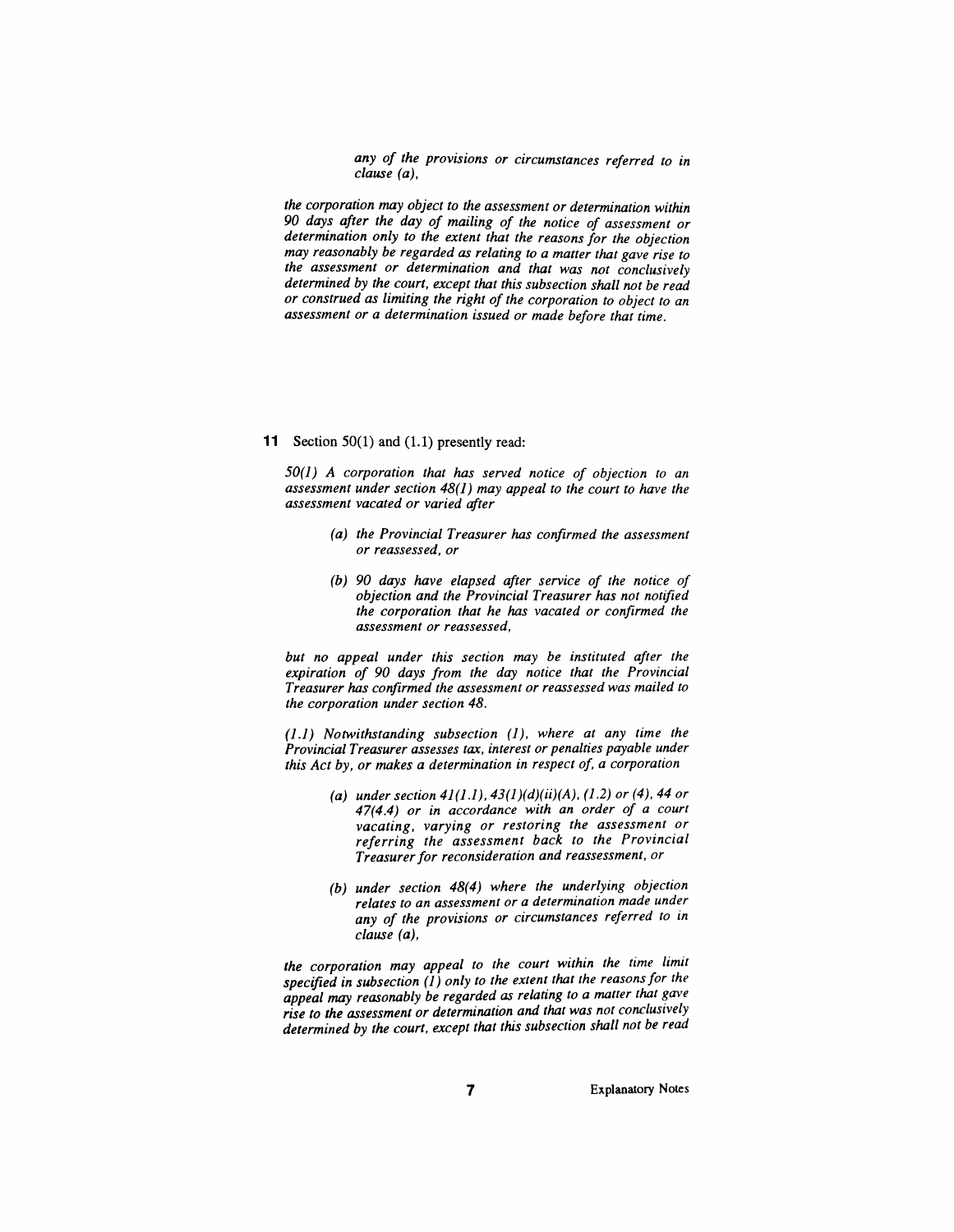*12 Section* 52 *is amended* by *adding the following after subsection*  $(2)$ :

> (2.1) If the court disposes of an appeal by a corporation in respect of an amount payable under this Act or an appeal by a corporation has been discontinued or dismissed without trial, the court may, on the application of the Provincial Treasurer and whether or not it awards costs, order the corporation to pay to the Provincial Treasurer an amount not exceeding 10% of any part of the amount in controversy in respect of which the court detennines that there were no reasonable grounds for the appeal if, in the opinion of the court, one of the main purposes of instituting or maintaining any part of the appeal was to defer the payment of any amount payable under this Act.

#### *13 The following is added after section* 55:

Collection agreement

**55.01(1)** The Provincial Treasurer, with the approval of the Lieutenant Governor in Council, may, on behalf of the Government of Alberta, enter into a collection agreement with the Government of Canada under which the Government of Canada will collect income taxes payable under Part 1 on behalf of the Government of Alberta and will make payments to the Government of Alberta in respect of the taxes so collected, in accordance with the tenns and conditions the collection agreement prescribes.

(2) The Provincial Treasurer, with the approval of the Lieutenant Governor in Council, may, on behalf of the Government of Alberta, enter into an agreement amending the tenns and conditions of a collection agreement entered into under subsection (1).

(3) When a collection agreement is entered into, the Minister of National Revenue, on behalf of or as agent for the Provincial Treasurer, may employ all the powers and perfonn all the duties of the Provincial Treasurer under this Act and exercise any discretion that the Provincial Treasurer has under this Act, including the discretion to refuse to permit the production in judicial or other proceedings in Alberta of any document the production of which is not, in the opinion of the Minister, in the interests of public policy.

(4) When a collection agreement is entered into, the Deputy Minister of National Revenue for Taxation of Canada may

(a) employ all the powers and perform the duties of the Mimster of National Revenue and exercise any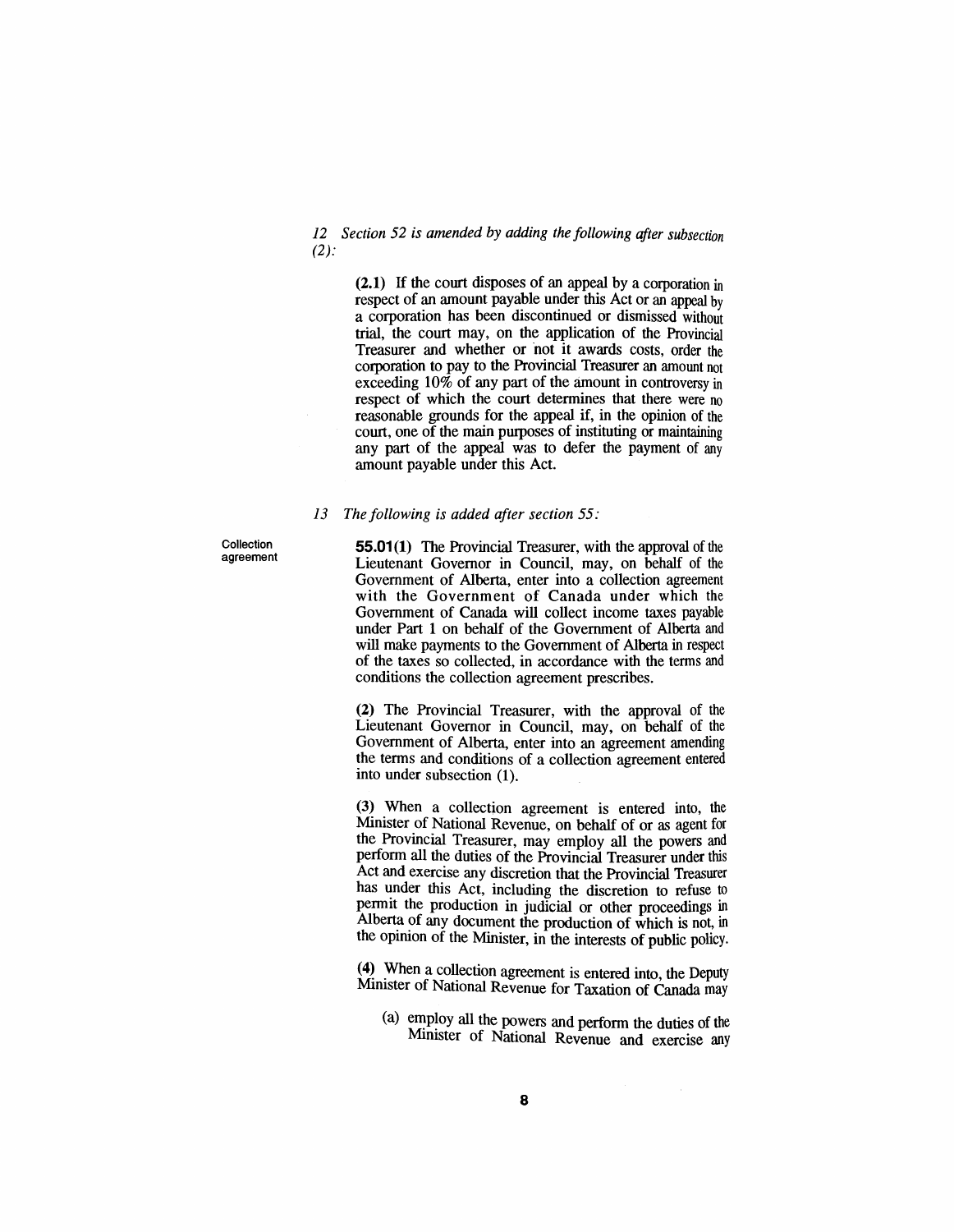*or construed as limiting the right of the corporation to appeal from an assessment or a determination issued or made before that time.*

## **12** Section 52 presently reads:

*52(1) On the filing of the material referred to in sections 50 and* 51(1), (2) *and* (3) *the matter shall be deemed to be an action in the court.*

*(2) A fact or statutory provision not set out in the notice of appeal or reply may be pleaded or referred to in any manner and on any terms that the court may direct.*

(3), (4), (5) *Repealed* 1992 c2 *s27.*

# **13** Collection agreement with the Government of Canada.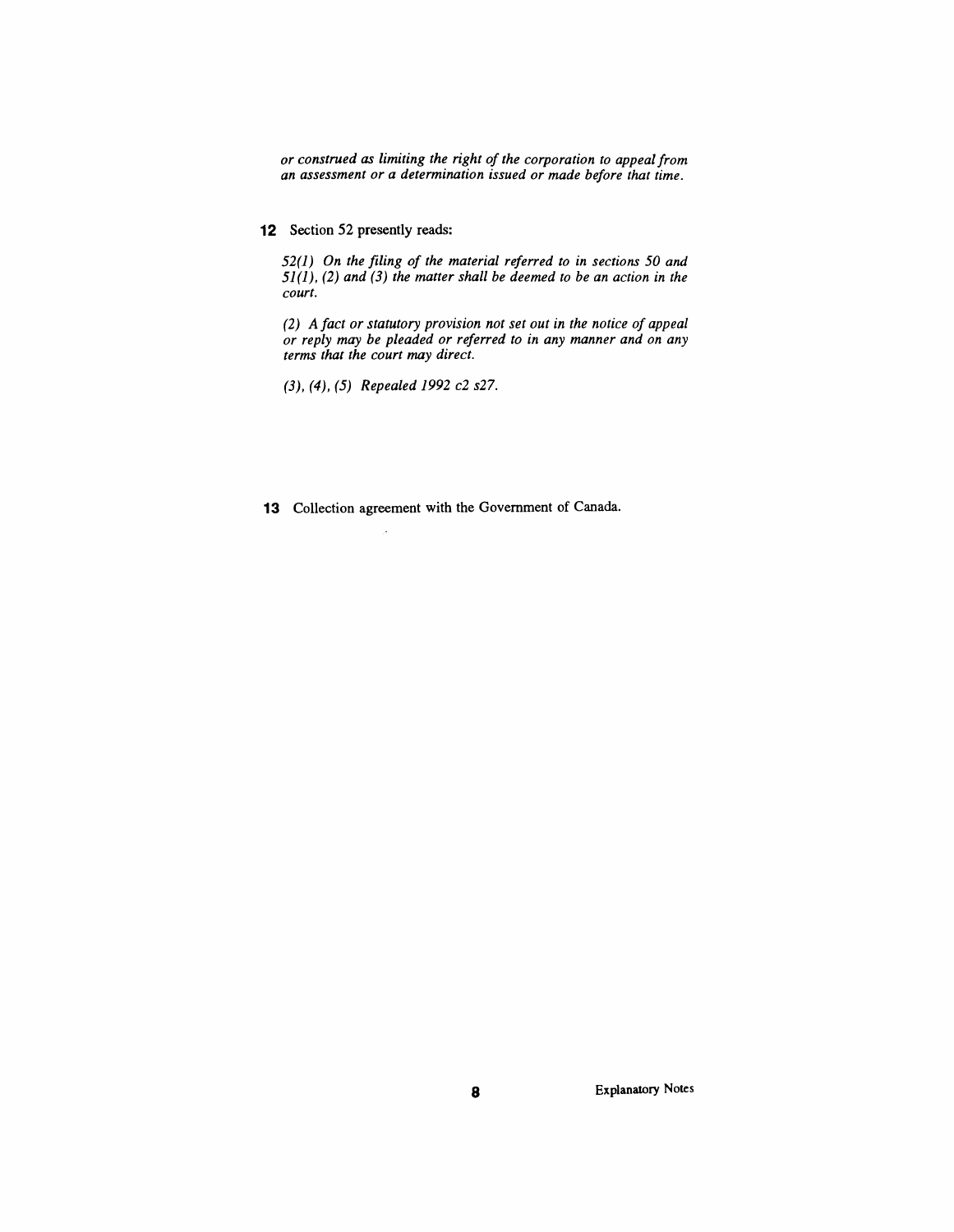discretion that the Minister has under subsection (3) or otherwise under this Act, and

(b) designate officers of the Minister's department to carry out functions, duties and powers that are similar to those that are exercised by them on the Minister's behalf under the federal Act.

*14 Section 60(1) and* (3) *are amended by striking out* "corporation" *wherever* it *occurs and substituting* "person".

 $\hat{\boldsymbol{\beta}}$ 

# *15 Section 60.1 is amended*

 $\frac{1}{\sqrt{2\pi}}\left(\frac{1}{\sqrt{2\pi}}\right)^2$ 

 $\sim$ 

- *(a) in subsection* (1) *by striking out* "before the day that is 90 days after the day of' *and substituting* "until after the day that is 90 days after the day of the";
- *(b) in subsection* (2) *by striking out* "before the day" and *substituting* "until after the day".

16(1) *Section* 95 *is repealed and the folloWing is substituted:*

 $\bar{z}$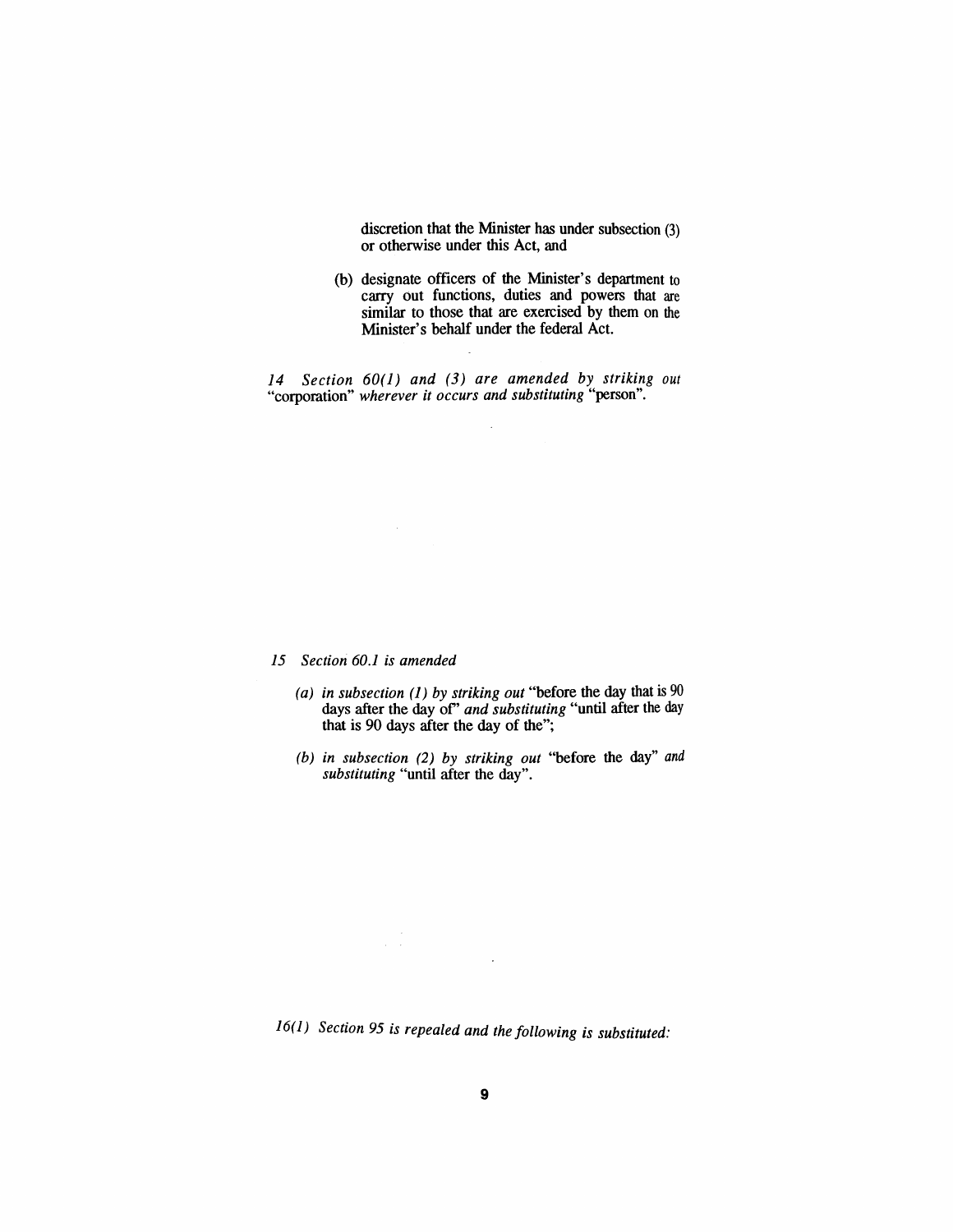#### **14** Section 60(1) and (3) presently read:

*60(1) If the Provincial Treasurer has knowledge or suspects that a person is or will be, within 90 days, indebted or liable to make any payment to a corporation liable to make a payment under this Act, he may, by notice served personally or by certified mail or registered letter, require him to pay the money otherwise payable to that corporation in whole or in part to the Provincial Treasurer on account of the liability under this Act.*

*(3) A person who, after receiving notice pursuant to subsection* (1), *has discharged any liability to a corporation liable to make a payment under this Act without complying with a requirement under this section is liable to pay to Her Majesty in right of Alberta an amount equal to the liability discharged or the amount that he was required under this section to pay to the Provincial Treasurer whichever is the lesser.*

**15** Section 60.1(1) and (2) presently read:

*60.1(1) If a corporation is liable for the payment of an amount assessed under this Act, in this subsection referred to as the "unpaid amount", the Provincial Treasurer shall not, for the purpose of collecting the unpaid amount,*

- *(a) commence legal proceedings in the court,*
- *(b) certify the unpaid amount under section* 58, *or*
- (c) *require a person to make a payment under section 60,*

*before the day that is 90 days after the day of mailing of the notice of assessment.*

*(2) If a corporation has served a notice ofobjection under this Act to an assessment of an amount payable under this Act. the Provincial Treasurer shall not, for the purpose of collecting the amount in controversy, take any of the actions described in subsectfon* (1 *)(a) t?* (c) *before the day that is 90 days after the* ~ay *,on which notlce* IS *mailed to the corporation that the Provincial Treasurer has confirmed or varied the assessment.*

**16** Section 95 presently reads: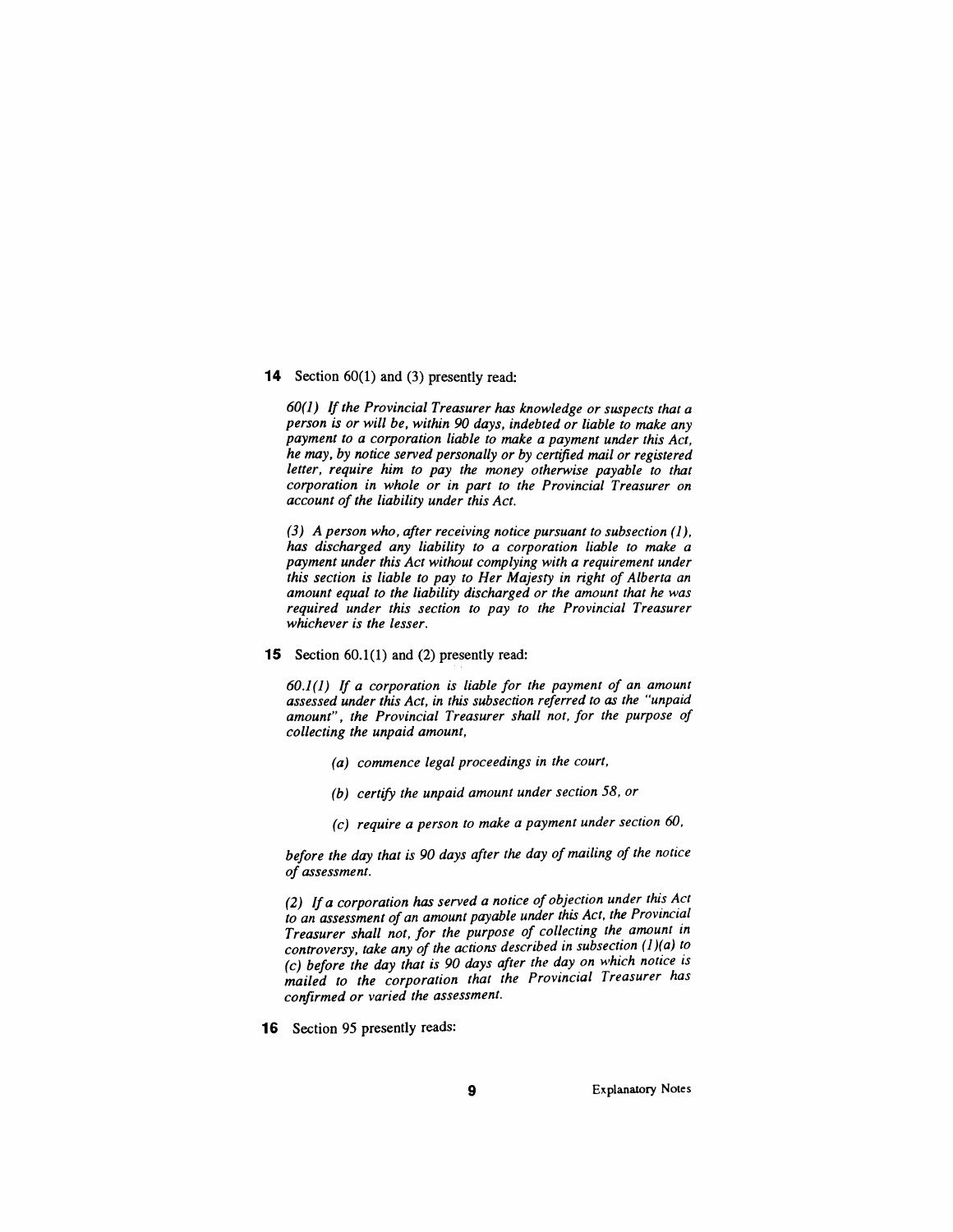Calculation of taxable paid-up capital of resident corporation

**95** The taxable paid-up capital of a resident corporation that is a bank, loan and trust corporation or a credit union for a particular taxation year is its taxable paid-up capital computed at the end of the taxation year on an unconsolidated basis, including the amount by which the aggregate of

- (a) its capital stock\_,
- (b) its contributed surplus,
- (c) its retained earnings, capital and other surpluses,
- (d) its deferred tax credit, and
- (e) all of its reserves, whether created from income or otherwise, except any reserve the creation of which is allowed as a charge against income under Part 2

exceeds the aggregate of

- (f) its deficit,
- (g) its deferred tax debit, and
- (h) amounts deducted for income tax purposes in excess of the amounts recorded in the books, including any amount by which the net book value of depreciable assets, excluding appraisal increases, exceeds the undepreciated capital cost for income tax purposes.

*(2) Subsection* (l) *applies to the* 1993 *and subsequent taxation years.*

*17(1) The Alberta Corporate Tax Amendment Act,* 1992 is *amended by this section.*

*(2) Section* 29(2) *is amended by striking out* "refunds for" *and substituting* "penalties and interest in respect of'.

*(3) This section is deemed to have come into force on June 16,* 1992.